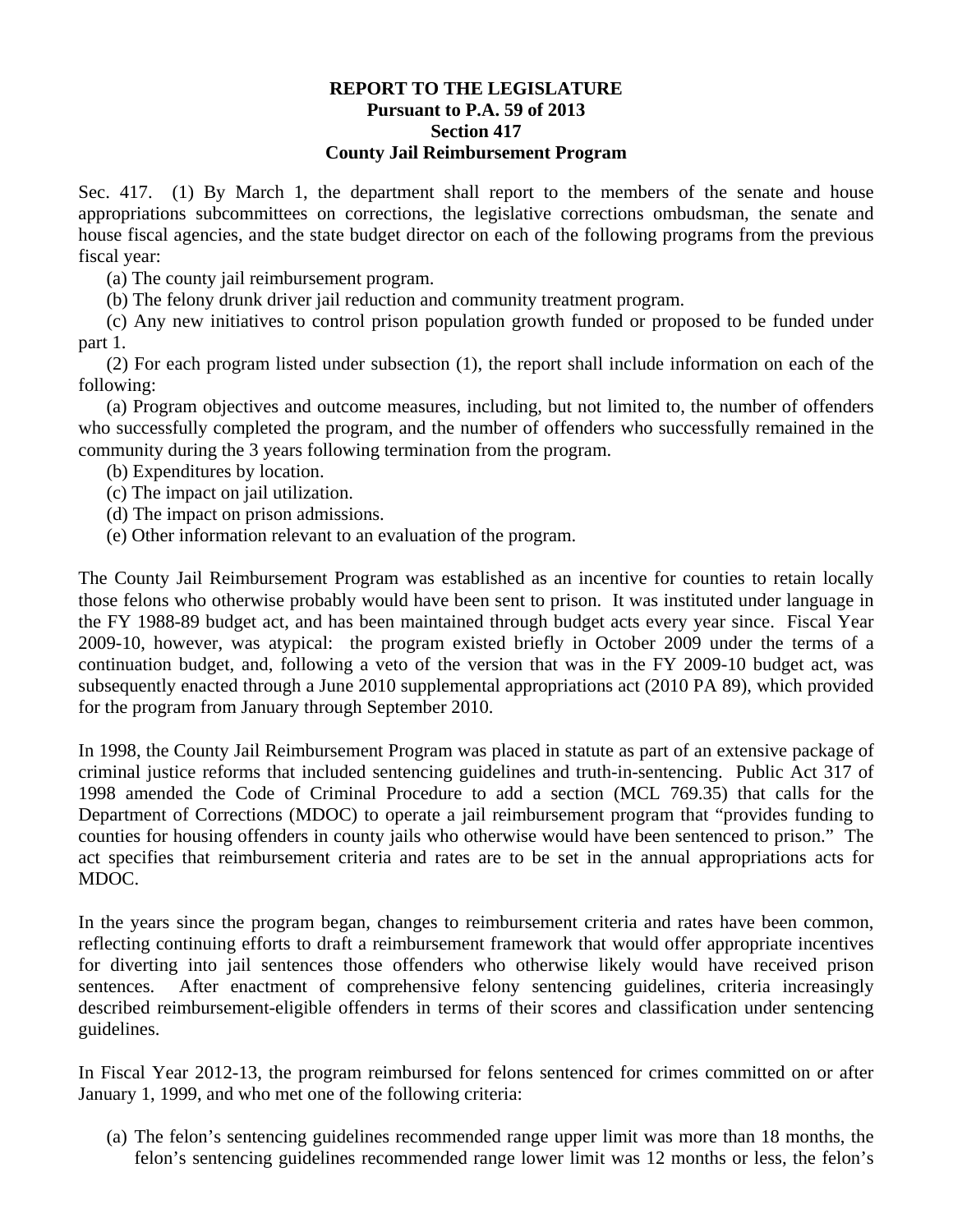prior record variable score was 35 or more points, and the felon's sentence was not for commission of a crime in crime class G or crime class H or a "nonperson" crime in crime class F under chapter XVII of the code of criminal procedure, 1927 PA 175, MCL 777.1 to 777.69.

- (b) The felon's minimum sentencing guidelines range minimum was more than 12 months.
- (c) The felon was sentenced to jail for a felony committed while he or she was on parole and under the jurisdiction of the parole board and for which the sentencing guidelines recommended range for the minimum sentence has an upper limit of more than 18 months. This describes a parolee whose guidelines score on the new felony places him or her in either the straddle cell or presumptive prison category.

Reimbursement was at one of three per-diem levels. If the offender's guidelines score indicated a prison sentence, the rate was \$60.00 per day. If the guidelines score was such that either a prison sentence or a local sanction was allowed (a guidelines "straddle cell"), the reimbursement rate was \$50.00 per day if the crime was on a list of designated "Group 1" crimes, and \$35 per day if the offense was not on the "Group 1" list.

Table 1 provides data on FY 2012-13 County Jail Reimbursement Program payments and numbers of offenders by county and per diem rate. Reimbursements for the FY 2012-13 program totaled \$13.1 million: \$6.4 million at the \$35 per diem rate, \$4.0 million at the \$50 per diem, and \$2.7 million at the \$60 per diem.

The extent to which the program has affected jail utilization or prison commitments is unclear, because the extent to which judicial sentencing decisions are affected by an offender's eligibility is unclear. On the one hand, programs funded under the Community Corrections Act (1988 PA 511) often target straddle cell offenders with prior record scores of 35 or more. However, the elimination of the program from October 2009 to June 2009 did not appear to affect prison commitment rates. Conclusions about the program's impact on jail utilization or prison admissions are rendered problematic by the complexity of the criminal justice system and the difficulty in isolating the impact of the County Jail Reimbursement Program from the many other factors that affect sentencing decisions.

|                   | \$35 Per Diem  |               | \$50 Per Diem  |               | \$60 Per Diem  |               | <b>Total</b>   |               |
|-------------------|----------------|---------------|----------------|---------------|----------------|---------------|----------------|---------------|
|                   | <b>Inmates</b> | <b>Amount</b> | <b>Inmates</b> | <b>Amount</b> | <b>Inmates</b> | <b>Amount</b> | <b>Inmates</b> | <b>Amount</b> |
| <b>Alcona</b>     | $\overline{2}$ | \$6,475.00    | $\mathbf{0}$   |               | $\overline{0}$ |               | $\overline{2}$ | \$6,475       |
| Alger             | 5              | \$19,670.00   |                | \$2,415.00    | $\mathbf{0}$   |               | 6              | \$22,085      |
| <b>Allegan</b>    | 37             | \$108,185.00  | 7              | \$36,350.00   |                | \$21,780.00   | 51             | \$166,315     |
| <b>Alpena</b>     | $\overline{0}$ |               | $\theta$       |               | $\Omega$       |               | 0              | \$0           |
| Antrim            | 1              | \$2,030.00    | $\overline{0}$ |               | $\Omega$       |               | 1              | \$2,030       |
| Arenac            | $\mathbf{0}$   |               | $\overline{0}$ |               | $\Omega$       |               | 0              | \$0           |
| <b>Baraga</b>     | $\mathbf{0}$   |               | $\overline{0}$ |               | $\Omega$       |               | $\Omega$       | \$0           |
| <b>Barry</b>      | 17             | \$45,655.00   | 6              | \$28,750.00   | 8              | \$42,960.00   | 31             | \$117,365     |
| Bay               | 29             | \$110,180.00  | 14             | \$72,750.00   | 2              | \$16,980.00   | 45             | \$199,910     |
| <b>Benzie</b>     | $\mathbf{0}$   |               | $\Omega$       |               | $\Omega$       |               | 0              | \$0           |
| <b>Berrien</b>    | 29             | \$62,475.00   | 9              | \$42,400.00   | 7              | \$20,520.00   | 45             | \$125,395     |
| <b>Branch</b>     | $\theta$       |               | $\Omega$       |               | $\Omega$       |               | 0              | \$0           |
| <b>Calhoun</b>    | 36             | \$112,245.00  | 30             | \$205,650.00  | 3              | \$20,760.00   | 69             | \$338,655     |
| Cass              | 25             | \$78,995.00   | 2              | \$7,750.00    | 11             | \$58,260.00   | 38             | \$145,005     |
| <b>Charlevoix</b> | $\theta$       |               | $\overline{0}$ |               | $\Omega$       |               | $\Omega$       | \$0           |
| Cheboygan         | 6              | \$28,035.00   | $\overline{0}$ |               |                | \$17,880.00   | 7              | \$45,915      |
| Chippewa          | 8              | \$27,650.00   | $\overline{2}$ | \$9,400.00    | 1              | \$18,240.00   | 11             | \$55,290      |

**Table 1: FY 2012-13 County Jail Reimbursement Program**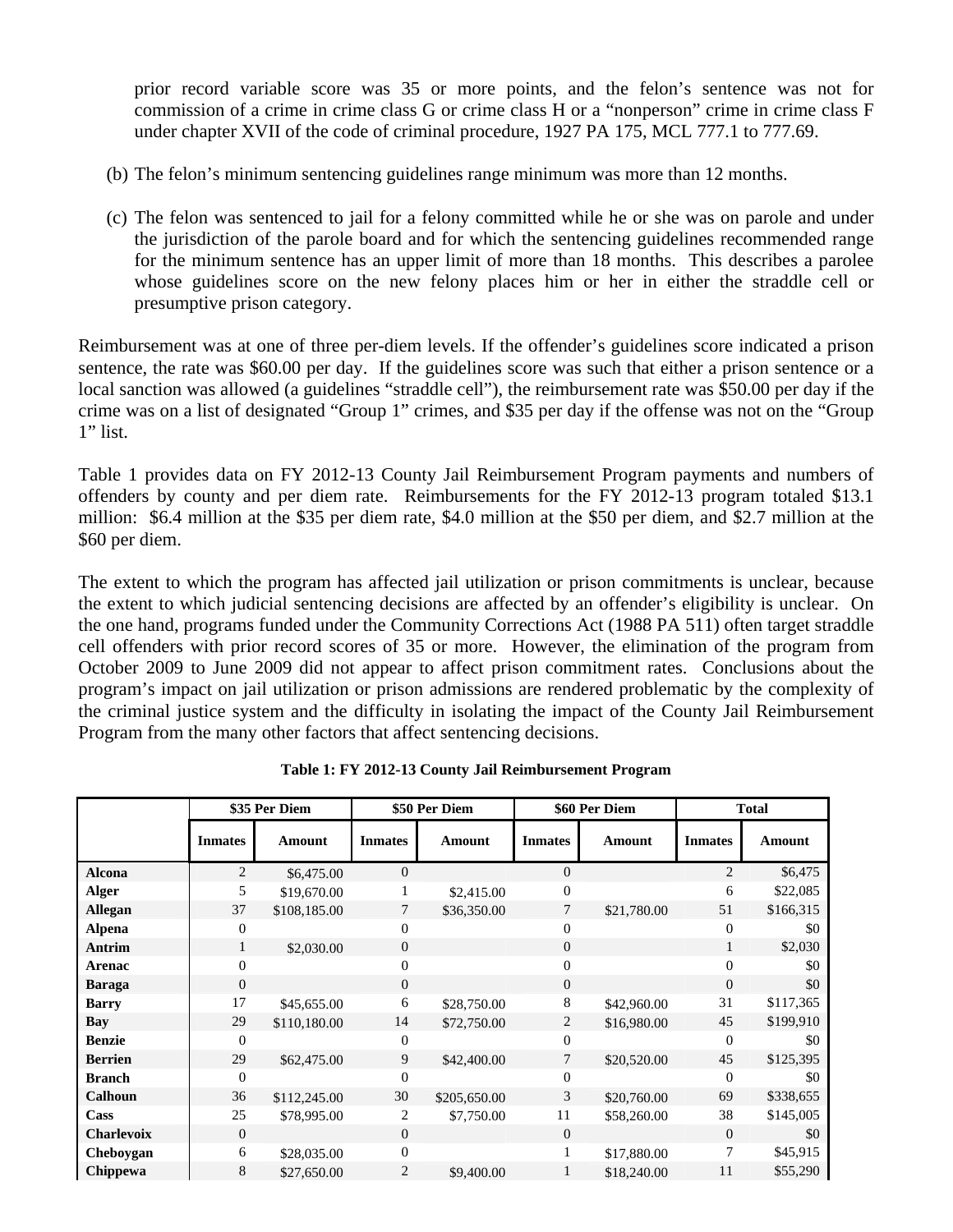| <b>Clare</b>            | $\,8\,$                     | \$34,790.00                 | $\overline{4}$                    | \$29,500.00                | $\boldsymbol{0}$    |                            | 12               | \$64,290               |
|-------------------------|-----------------------------|-----------------------------|-----------------------------------|----------------------------|---------------------|----------------------------|------------------|------------------------|
| <b>Clinton</b>          | $\boldsymbol{0}$            |                             | 1                                 | \$5,000.00                 | $\boldsymbol{0}$    |                            | $\mathbf{1}$     | \$5,000                |
| Crawford                | 3                           | \$16,660.00                 | $\mathbf{1}$                      | \$6,050.00                 | 1                   | \$480.00                   | 5                | \$23,190               |
| <b>Delta</b>            | $\mathbf{1}$                | \$5,810.00                  | $\boldsymbol{0}$                  |                            | $\mathbf{0}$        |                            | $\mathbf{1}$     | \$5,810                |
| <b>Dickinson</b>        | 6                           | \$15,715.00                 | $\boldsymbol{0}$                  |                            | $\boldsymbol{0}$    |                            | $\sqrt{6}$       | \$15,715               |
| <b>Eaton</b>            | 37                          | \$141,365.00                | 7                                 | \$28,750.00                | 21                  | \$118,500.00               | 65               | \$288,615              |
| <b>Emmet</b>            | 6                           | \$16,660.00                 | $\boldsymbol{0}$                  |                            | $\boldsymbol{0}$    |                            | $\sqrt{6}$       | \$16,660               |
| <b>Genesee</b>          | 20                          |                             | 19                                |                            | 16                  |                            | 55               | \$164,310              |
| Gladwin                 |                             | \$49,980.00                 |                                   | \$59,250.00                | $\boldsymbol{0}$    | \$55,080.00                | 9                |                        |
|                         | $\,8\,$                     | \$44,695.00                 | $\mathbf{1}$                      | \$7,750.00                 |                     |                            |                  | \$52,445               |
| Gogebic<br>Grand        | $\mathbf{2}$                | \$8,120.00                  | $\boldsymbol{0}$                  |                            | $\boldsymbol{0}$    |                            | $\overline{c}$   | \$8,120                |
| <b>Traverse</b>         | $\boldsymbol{0}$            |                             | $\boldsymbol{0}$                  |                            | $\boldsymbol{0}$    |                            | $\boldsymbol{0}$ | \$0                    |
| Gratiot                 | $\overline{4}$              | \$13,895.00                 | $\boldsymbol{0}$                  |                            | $\boldsymbol{0}$    |                            | $\overline{4}$   | \$13,895               |
| <b>Hillsdale</b>        | $\boldsymbol{0}$            |                             | $\boldsymbol{0}$                  |                            | $\boldsymbol{0}$    |                            | $\mathbf{0}$     | \$0                    |
| Houghton                | 12                          | \$59,255.00                 | $\mathbf{1}$                      | \$10,300.00                | $\boldsymbol{0}$    |                            | 13               | \$69,555               |
| Huron                   | $\boldsymbol{0}$            |                             | $\boldsymbol{0}$                  |                            | $\mathbf{0}$        |                            | $\boldsymbol{0}$ | \$0                    |
|                         | 59                          |                             |                                   |                            |                     |                            |                  |                        |
| Ingham                  |                             | \$198,660.00                | 35                                | \$120,800.00               | $\overline{9}$      | \$47,040.00                | 103              | \$366,500              |
| Ionia                   | 1                           | \$1,575.00                  | $\mathbf{1}$                      | \$9,500.00                 | $\boldsymbol{0}$    |                            | $\sqrt{2}$       | \$11,075               |
| <b>Iosco</b>            | $\sqrt{2}$                  | \$8,190.00                  | $\boldsymbol{0}$                  |                            | $\boldsymbol{0}$    |                            | $\overline{c}$   | \$8,190                |
| <b>Iron</b>             | $\boldsymbol{0}$            |                             | $\boldsymbol{0}$                  |                            | $\boldsymbol{0}$    |                            | $\boldsymbol{0}$ | \$0                    |
| Isabella                | 19                          | \$82,495.00                 | 9                                 | \$49,750.00                | $10\,$              | \$77,640.00                | 38               | \$209,885              |
| <b>Jackson</b>          | 31                          | \$76,475.00                 | $8\phantom{1}$                    | \$47,150.00                | 6                   | \$33,720.00                | 45               | \$157,345              |
| <b>Kalamazoo</b>        | 92                          | \$294,315.00                | $27\,$                            | \$135,550.00               | 24                  | \$115,080.00               | 143              | \$544,945              |
| <b>Kalkaska</b>         | 5                           | \$13,125.00                 | $\mathbf{0}$                      |                            | 1                   | \$10,320.00                | 6                | \$23,445               |
| Kent                    | 88                          | \$317,275.00                | 44                                | \$193,900.00               | 52                  | \$322,680.00               | 184              | \$833,855              |
| Keweenaw                | $\boldsymbol{0}$            |                             | $\boldsymbol{0}$                  |                            | $\boldsymbol{0}$    |                            | $\boldsymbol{0}$ | \$0                    |
| Lake                    | $\boldsymbol{0}$            |                             | 3                                 | \$15,650.00                | $\boldsymbol{0}$    |                            | 3                | \$15,650               |
| Lapeer                  | 29                          | \$92,715.00                 | 12                                | \$43,000.00                | $\sqrt{5}$          | \$12,120.00                | 46               | \$147,835              |
| Leelanau                | $\boldsymbol{0}$            |                             | $\boldsymbol{0}$                  |                            | $\boldsymbol{0}$    |                            | $\boldsymbol{0}$ | $\$0$                  |
| Lenawee                 | 7                           | \$26,495.00                 | $\overline{c}$                    | \$19,900.00                | $\boldsymbol{0}$    |                            | 9                | \$46,395               |
| Livingston              | 24                          | \$61,320.00                 | $\overline{4}$                    | \$19,500.00                | $\sqrt{3}$          | \$16,260.00                | 31               | \$97,080               |
| Luce                    | $\boldsymbol{0}$            |                             | $\boldsymbol{0}$                  |                            | $\boldsymbol{0}$    |                            | $\boldsymbol{0}$ | \$0                    |
| <b>Mackinac</b>         | $\boldsymbol{0}$            |                             | $\boldsymbol{0}$                  |                            | $\overline{0}$      |                            | $\boldsymbol{0}$ | \$0                    |
| <b>Macomb</b>           | 237                         | \$770,280.00                | 66                                | \$381,350.00               | 34                  | \$241,020.00               | 337              | \$1,392,650            |
| <b>Manistee</b>         | $\boldsymbol{0}$            |                             | $\boldsymbol{0}$                  |                            | $\boldsymbol{0}$    |                            | $\boldsymbol{0}$ | \$0                    |
| <b>Marquette</b>        | 1                           | \$4,165.00                  | $\overline{c}$                    | \$16,350.00                | $\mathbf{0}$        |                            | 3                | \$20,515               |
| <b>Mason</b>            | $\,$ 8 $\,$                 | \$39,305.00                 | $\sqrt{6}$                        | \$34,650.00                | $\mathbf{1}$        | \$7,200.00                 | 15               | \$81,155               |
| Mecosta                 | 7                           | \$19,845.00                 | $\overline{2}$                    | \$9,950.00                 | 1                   | \$2,580.00                 | 10               | \$32,375               |
| <b>Menominee</b>        | $\overline{4}$              | \$32,165.00                 | $\boldsymbol{0}$                  |                            | $\mathbf{1}$        | \$19,380.00                | 5                | \$51,545               |
| <b>Midland</b>          | 3                           | \$7,350.00                  | $\overline{c}$                    | \$11,550.00                | $\boldsymbol{0}$    |                            | 5                | \$18,900               |
| <b>Missaukee</b>        | $\mathbf{1}$                | \$1,995.00                  | $\boldsymbol{0}$                  |                            | $\boldsymbol{0}$    |                            | $\mathbf{1}$     | \$1,995                |
| Monroe                  | 24                          | \$52,780.00                 | $10\,$                            | \$37,050.00                | $\sqrt{2}$          | \$15,960.00                | 36               | \$105,790              |
| Montcalm                | $\sqrt{5}$                  | \$12,180.00                 | $\boldsymbol{0}$                  | \$12,900.00                | $\boldsymbol{0}$    |                            | 5                | \$25,080               |
| Montmorency             | $\boldsymbol{0}$            |                             |                                   |                            |                     |                            | $\boldsymbol{0}$ | \$0                    |
| <b>Muskegon</b>         | 42                          | \$124,810.00                | 29                                | \$143,250.00               | $\mathbf{1}$        | \$3,540.00                 | 72               | \$271,600              |
| <b>Newaygo</b>          | 4                           | \$8,085.00                  | $\overline{4}$                    | \$13,450.00                | $\overline{2}$      | \$18,780.00                | 10               | \$40,315               |
| Oakland                 | 302                         | \$1,072,365.00              | 94                                | \$468,650.00               | $20\,$              | \$150,960.00               | 416              | \$1,691,975            |
| Oceana                  | 8                           | \$30,940.00                 | $\overline{4}$                    | \$15,100.00                | $\boldsymbol{0}$    |                            | 12               | \$46,040               |
| Ogemaw                  | $\ensuremath{\mathfrak{Z}}$ | \$10,710.00                 | $\mathbf{1}$                      | \$3,300.00                 | $\boldsymbol{0}$    |                            | $\overline{4}$   | \$14,010               |
| Ontonagon               | $\boldsymbol{0}$            |                             | $\mathbf{0}$                      |                            | $\boldsymbol{0}$    |                            | $\boldsymbol{0}$ | \$0                    |
| Osceola                 | $\sqrt{4}$                  | \$16,310.00                 | $\boldsymbol{0}$                  |                            | $\boldsymbol{0}$    |                            | $\overline{4}$   | \$16,310               |
| Oscoda                  | $\boldsymbol{0}$            |                             | $\boldsymbol{0}$                  |                            | $\boldsymbol{0}$    |                            | $\boldsymbol{0}$ | $\$0$                  |
|                         |                             |                             |                                   |                            |                     |                            |                  |                        |
| <b>Otsego</b>           | 12                          | \$36,400.00                 | $\mathbf{1}$                      | \$9,800.00                 | $\boldsymbol{0}$    |                            | 13               | \$46,200               |
| Ottawa                  | 19                          | \$44,240.00                 | $\overline{9}$                    | \$41,600.00                | $\mathbf{1}$        | \$5,940.00                 | 29               | \$91,780               |
| <b>Presque Isle</b>     | $\sqrt{3}$                  | \$8,680.00                  | $\boldsymbol{0}$                  |                            | $\boldsymbol{0}$    |                            | 3                | \$8,680                |
| Roscommon               | 7                           | \$25,620.00                 | $\overline{2}$                    | \$12,800.00                | $\boldsymbol{0}$    |                            | 9                | \$38,420               |
| Saginaw                 | 65                          | \$325,465.00                | 54                                | \$306,350.00               | 18                  | \$141,840.00               | 137              | \$773,655              |
|                         |                             |                             |                                   |                            |                     |                            |                  |                        |
| St. Clair<br>St. Joseph | 66<br>$17\,$                | \$215,600.00<br>\$61,040.00 | 19<br>$\ensuremath{\mathfrak{Z}}$ | \$87,650.00<br>\$14,350.00 | $\overline{4}$<br>6 | \$29,880.00<br>\$41,400.00 | 89<br>26         | \$333,130<br>\$116,790 |